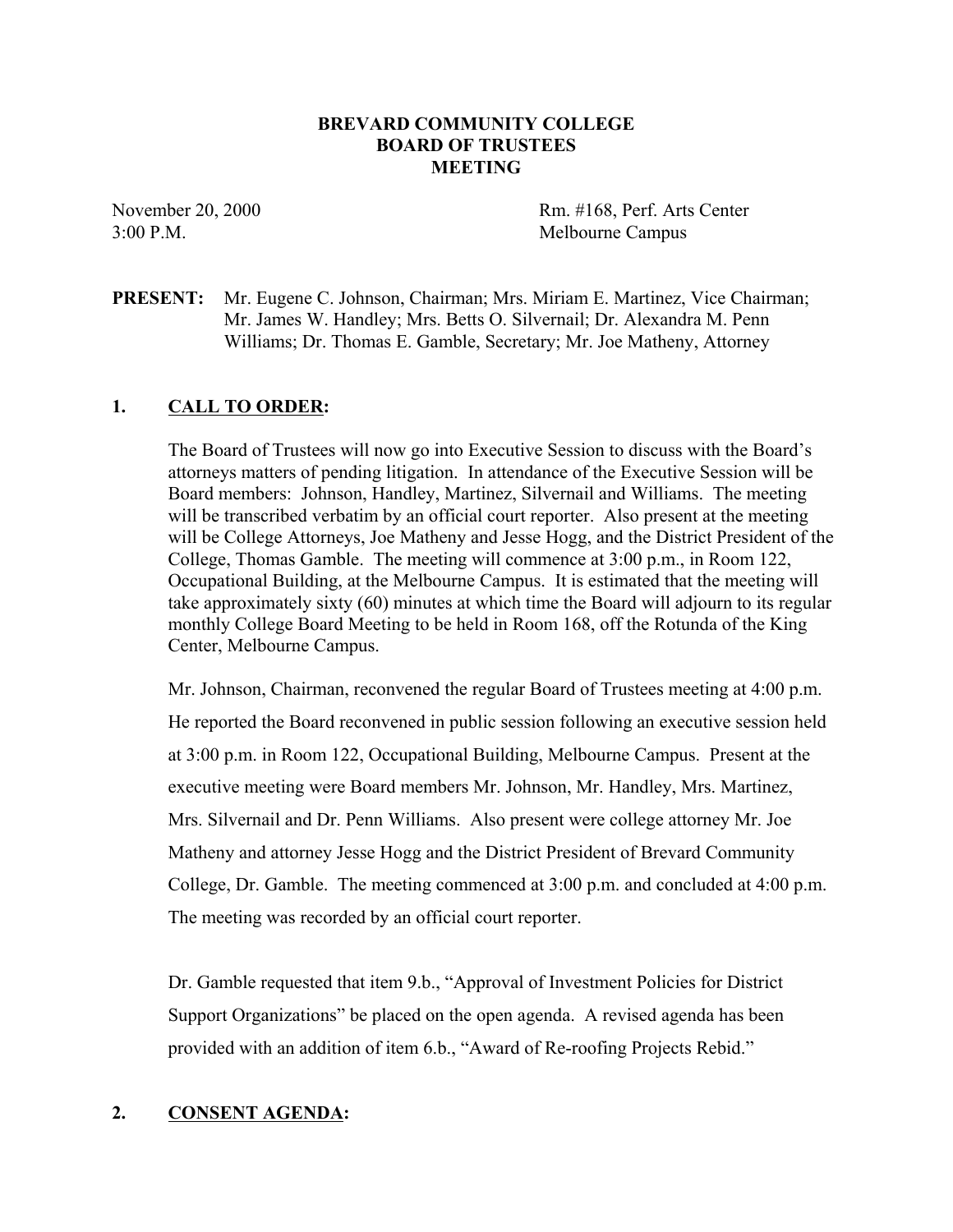Dr. Gamble recommended approval of the consent agenda items as amended:

- 3.a. Minutes Board of Trustees Workshop October 16, 2000
- 3.b. Minutes Board of Trustees Meeting October 16, 2000
- 7.a. Report on Pending Legal Actions
- 8.a. Approval of Personnel Actions
- 8.b. Approval of Out-of-Country Travel
- 9.a. Monthly Budget Status Report
- 9.c. Disposition of Surplus Property

Mr. Handley moved approval of the consent agenda items as amended. Mrs. Silvernail seconded the motion. All those voting in favor of the motion - Handley, Silvernail, Johnson, Martinez, Penn Williams; opposed - none. Motion approved.

## **3. APPROVAL OF THE OFFICIAL MINUTES OF PREVIOUS MEETING:**

a. Minutes - Board of Trustees Workshop - October 16, 2000

Approved - consent agenda.

b. Minutes - Board of Trustees Meeting - October 16, 2000

Approved - consent agenda.

## **4. COMMUNICATIONS:**

a. Report on Student Project - Building Restoration - Mr. Gilfilen (Addendum)

Mr. Walt Gilfilen, Associate Vice President of Development, reported on the Williams Homestead Project, which involves an historic building on the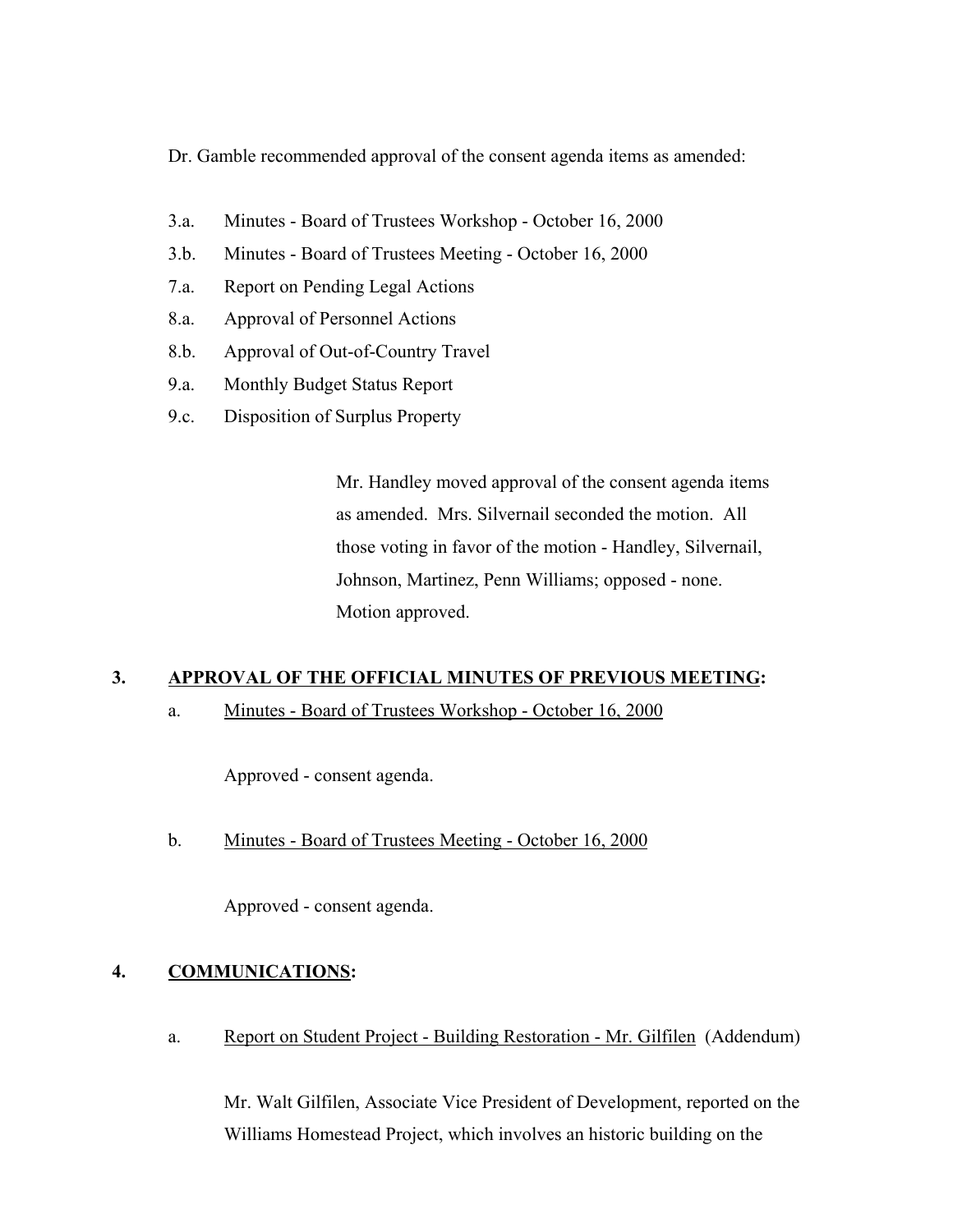waterfront in Rockledge. The property is owned by the County and they are now considering selling the property. Mr. Gilfilen reported several community groups have asked that this be removed from the agenda and several days be extended to review the possibility of a restoration and utilization of the facility as an historic structure. Brevard Community College was asked to look into what support could be provided in the restoration effort. Mr. Gilfilen discussed some possibilities and stated it is not anticipated the college will take any financial or legal responsibility to raise funds or operate the facility; however, the college would be within its mission to provide an educational role. Mr. Gilfilen reviewed the potential ways in which BCC could assist with the project as a provider of educational opportunities and services to the citizens of Brevard County. This information is being provided as information to the Board of Trustees. The Williams homestead will be placed on the Brevard County Commission agenda for December 28. Mr. Gilfilen reported the 501(c) (3) not-for-profit status for the Williams Homestead Project will be formed as a separate entity by some of the involved community leaders.

Dr. Gamble discussed an article in *Florida Today*, which was provided to the Board, regarding the Williams home. It was the Board's consensus that this was an example of the college working in the community for the good of both.

### b. Report on Electronics Program - Mr. Almeer/Mr. Gabelman

Dr. Bert Purga, Palm Bay Campus President, introduced Mr. Meer Almeer and Mr. Don Gabelman, electronics faculty members, who reported on the electronics program. Dr. Purga reported this past summer the Cocoa Campus and Palm Bay Campus programs were relocated to the Melbourne Campus and consolidated the programs.

Mr. Gabelman reported the associates and applied associates degree program, as well as the certificate programs, are designed in cooperation with local industry to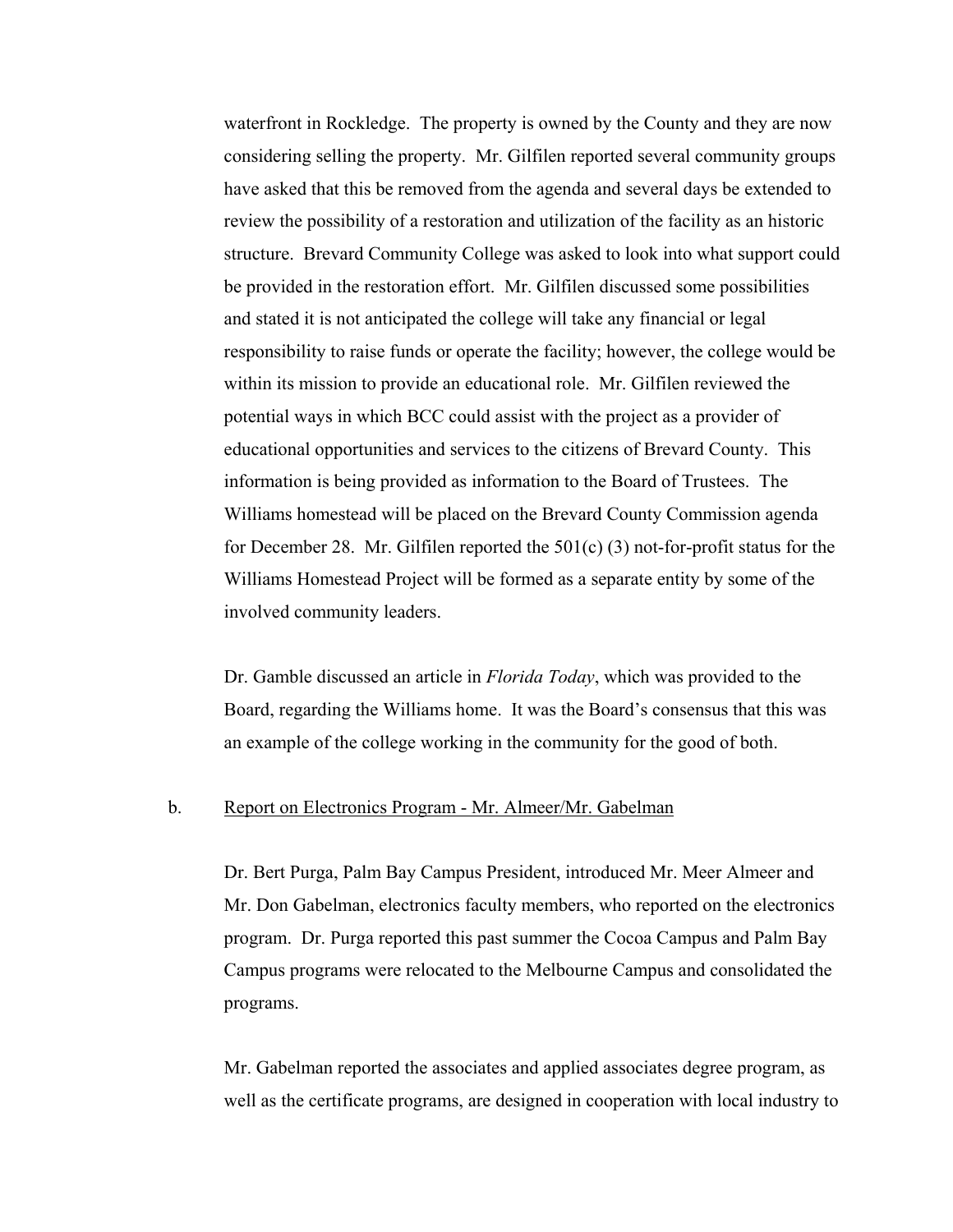provide the student with the skills needed by local businesses. There is an excellent placement rate due to the high demand for electronics technicians. The program prepares students for high tech careers in virtually any field of electronics and emphasize theory and practical hands-on applications. Mr. Almeer reported customized training is offered in conjunction with the Business and Industry Training Center.

Mr. Gabelman and Mr. Almeer gave a powerpoint presentation on the electronics program, including photographs of the soldering and cabling assembly labs. Mr. Gabelman reviewed completion rates for the program and reported one of the reasons they see such low completion rates is that students take basic classes and get jobs in the industry and do not come back to complete an associates degree. Some area companies are taking employees off the assembly lines, paying them, and sending them to BCC so that they can become electronics technicians. Because they are already employed, they are not counted as being placed in a position.

Mr. Almeer reported BCC is working on a National Science Foundation (NSF) grant. Mr. Gabelman reported on clean room training provided through a portable clean room module and the hazardous materials training program which is part of the NSF grant. Mr. Gabelman reported as part of the National Science Foundation grant, recruitment information is provided for the students. The NSF grant involves six community colleges and each college has the responsibility for developing courses in the curriculum and then will share this information with the other community colleges. Mr. Almeer reported on a dual enrollment program which is being established at Bayside High School. He reported the starting salary in the electronic tech area ranges from \$10.00 to \$14.00 an hour, with the salary being higher at the space center. Mr. Gabelman reported they are looking at providing distance learning programs; however, most of the courses require labs and the students would have to come to campus at least one time per week.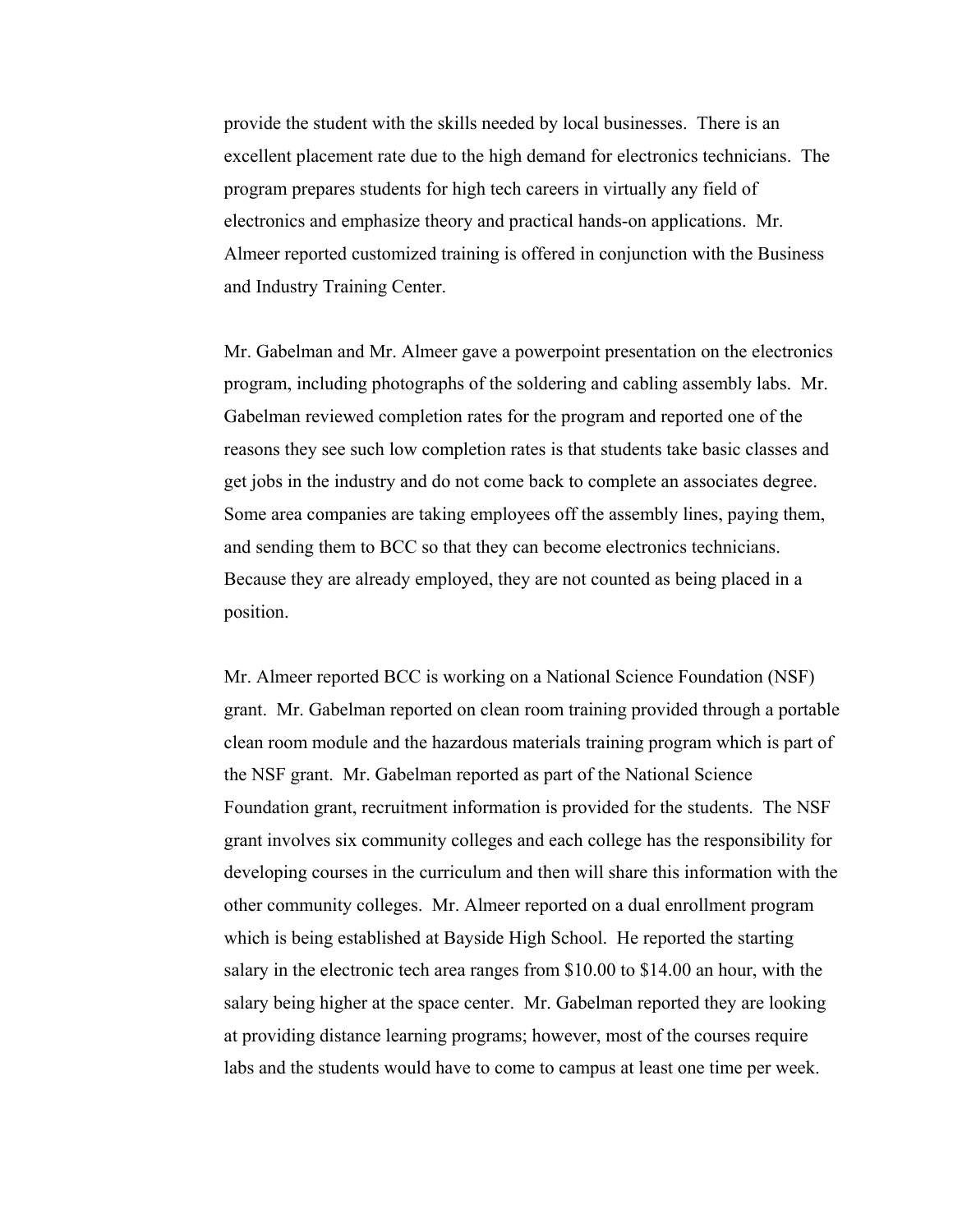Dr. Gamble reported Mr. Almeer has been working closely with local business and industry for a number of years with the electronics program. The convergence of the program to the Melbourne Campus is a positive move. He discussed the college going to certificates for one year and modularizing program components which would show completions. Another thing the college would like to do is prevail upon the state to reconsider its definition of placements.

## **5. CITIZEN'S PRESENTATION:**

### a. Mr. Samuel Lopez, President, United Third Bridge, Inc.

Mr. Lopez gave a presentation on concerns in reference to the BCC police testing. He also expressed concern that he was unable to secure time on WBCC-TV to advertise the Puerto Rican Day Parade and the Salsa Festival. The third concern was that they have been unable to secure information on the scholarship accounts United Third Bridge has with BCC. Mr. Johnson asked that Mr. Lopez contact Dr. Gamble's office to schedule an appointment to further discuss his concerns.

### **6. CONSTRUCTION AND DEVELOPMENT:**

# a. Approval of Plans for County Fair Restroom Facilities - Palm Bay Campus - Dr. Purga (Addendum)

Dr. Purga reported the restroom facility project was discussed and approved at the Board meeting on January 24, 2000, when Fair Management, Inc., proposed the project for the convenience of the County Fair attendees. The restroom location will be south of the canal on Manchester Circle. Dr. Purga reported the facility is low maintenance and the cost for maintaining the facility will come from the revenue. The facility would be available to any group using the site. Mr. Bill Starmer, architect, reported the construction for the restroom facility is simple concrete block construction to keep the maintenance cost down. Currently the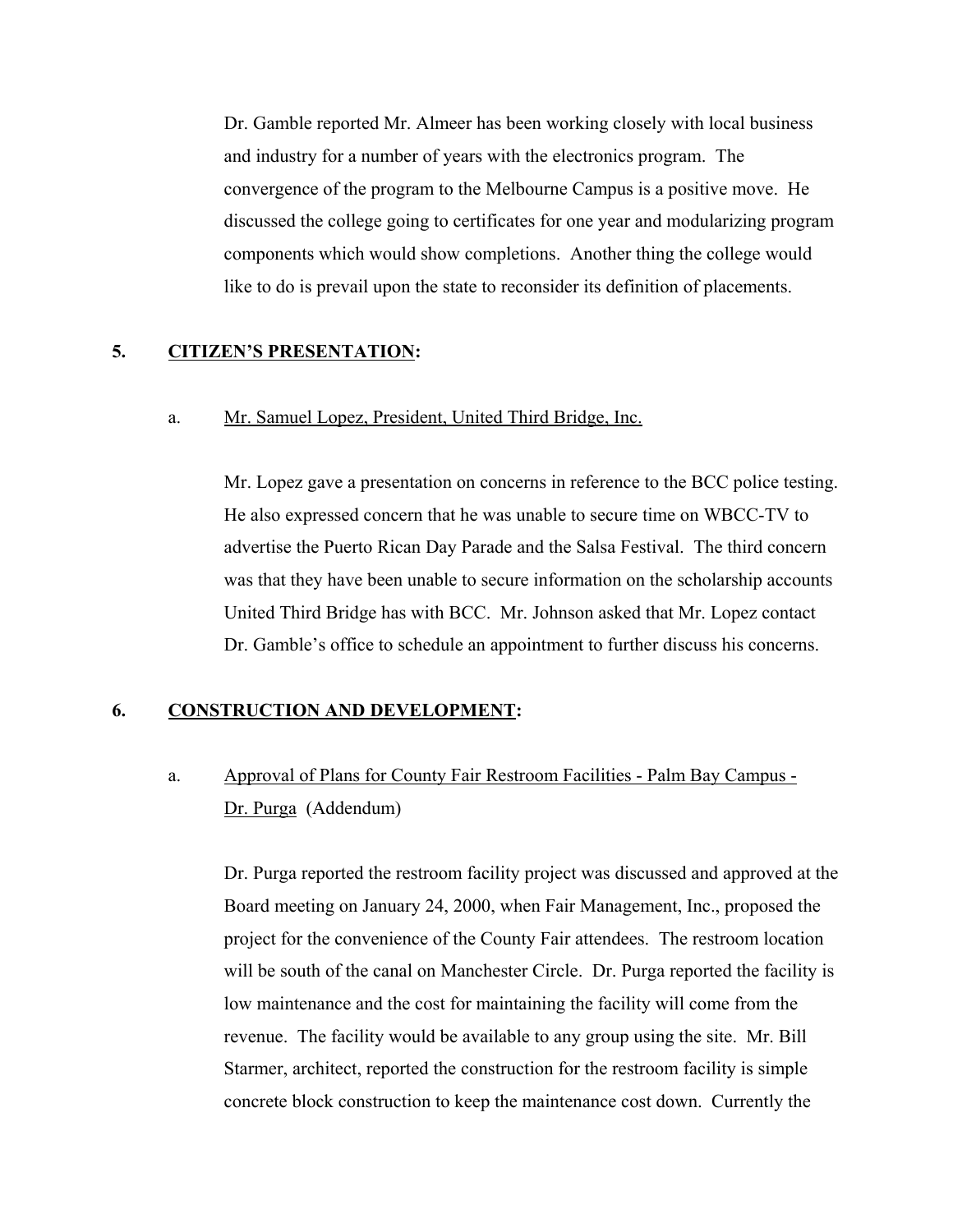cost of the facility is being targeted at \$80,000 (\$40,000 from Fair Management, Inc., matched by a \$40,000 Facilities Challenge Grant). Mr. Al Little, Vice President of Administrative and Financial Services, reported the college will develop an agreement with Fair Management in the event there are cost overruns that it will be their responsibility and not the college's. Dr. Gamble reported the facility will be a very basic facility. Mr. Starmer reported there will be appropriate ventilation. Dr. Gamble recommended approval of the restroom facilities to be constructed on Manchester Circle, Palm Bay Campus.

> Mrs. Martinez moved approval of the plans for the restroom facilities to be constructed at the Palm Bay Campus. Mrs. Silvernail seconded the motion. All those voting in favor of the motion - Penn Williams, Silvernail, Handley, Martinez, Johnson; opposed - none. Motion unanimously approved.

### c. Award of Re-roofing Projects Rebid - Mr. Little (Addendum)

Mr. Little reported last month the Board voted to reject the bids received for the re-roofing of four buildings due to budget problems. Following that meeting one building was pulled from the bid and the bid was reissued for the remaining three buildings with slightly revised specifications. Mr. Little reported nine responses were received to the bid and the low bidder, Hamilton Roofing, came in well within the project budget. The total bid for all three buildings is \$270,809. All references on Hamilton Roofing are positive. Dr. Gamble recommended approval of the award of low bid to Hamilton Roofing for the re-roofing of the three buildings as listed in the amount of \$270,809.

> Mrs. Martinez moved approval of the award of low bid to Hamilton Roofing in the amount of \$270,809. Mr. Handley seconded the motion. All those voting in favor of the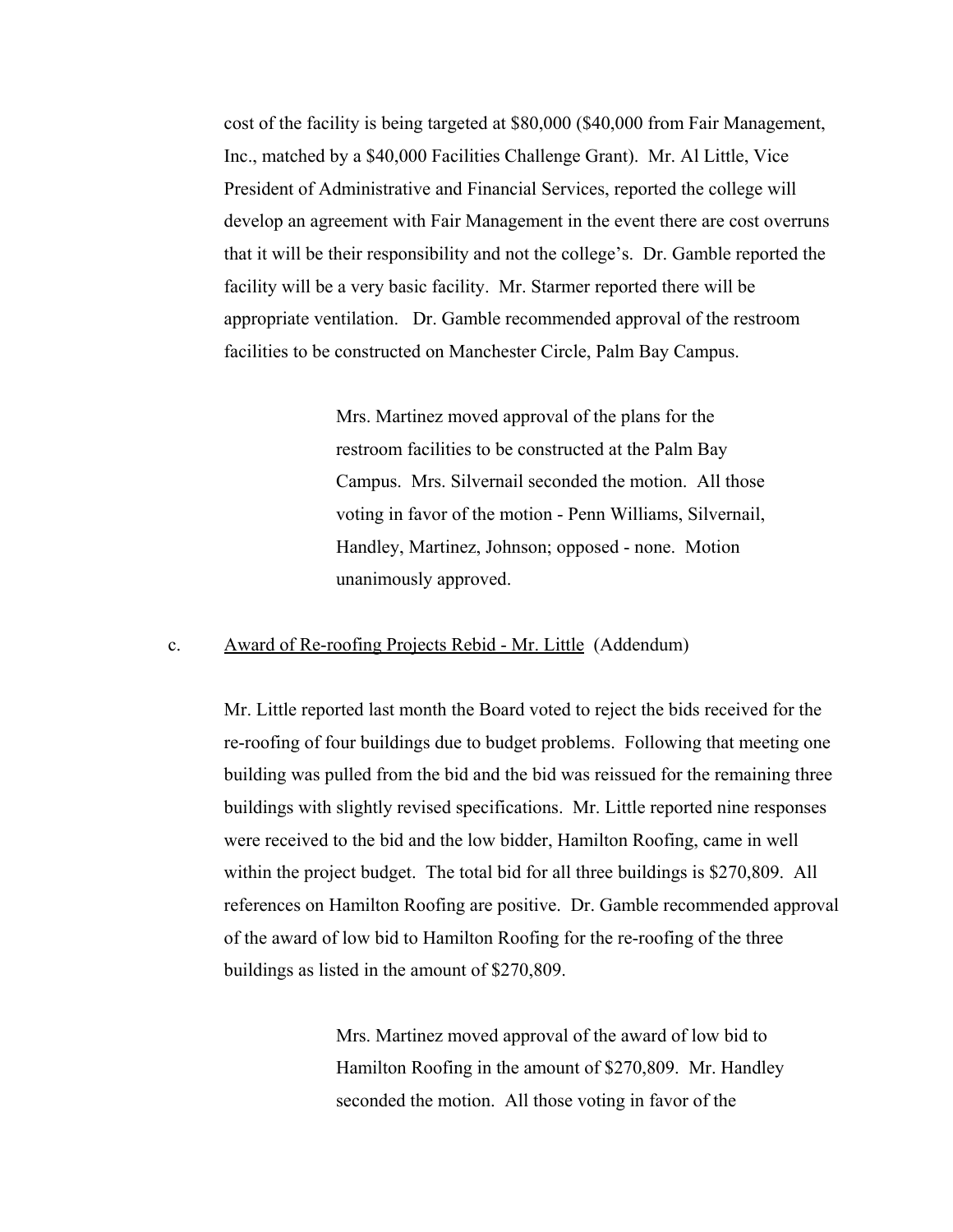motion - Penn Williams, Silvernail, Handley, Martinez, Johnson; opposed - none. Motion unanimously approved.

## **7. OLD BUSINESS:**

a. Report on Pending Legal Actions (Addendum)

Approved - consent agenda.

## **8. NEW BUSINESS:**

a. Approval of Personnel Actions - Ms. Oglesby (Addendum)

Approved - consent agenda.

b. Approval of Out-of-Country Travel - Mr. Little (Addendum)

Approved - consent agenda.

## c. Approval of Alternative Insurance Plan - Mr. Little (Addendum)

Mr. Little reported last year the Board voted to suspend the payment of a stipend to an employee in the event the employee opts not to accept the health insurance available to him/her as a benefit. In recognition of the fact that a number of employees opt out of insurance coverage due to coverage they have through a spouse, the college is recommending an alternate form of benefits for this individual. The package presented to the Board for their approval consists of a dental plan, a vision plan and a group medical supplement plan provided through Continental American Insurance Group. These plans would be provided at no cost to the employee opting out of the standard health insurance. The group medical supplement provides \$300.00 a day for hospital confinement, as well as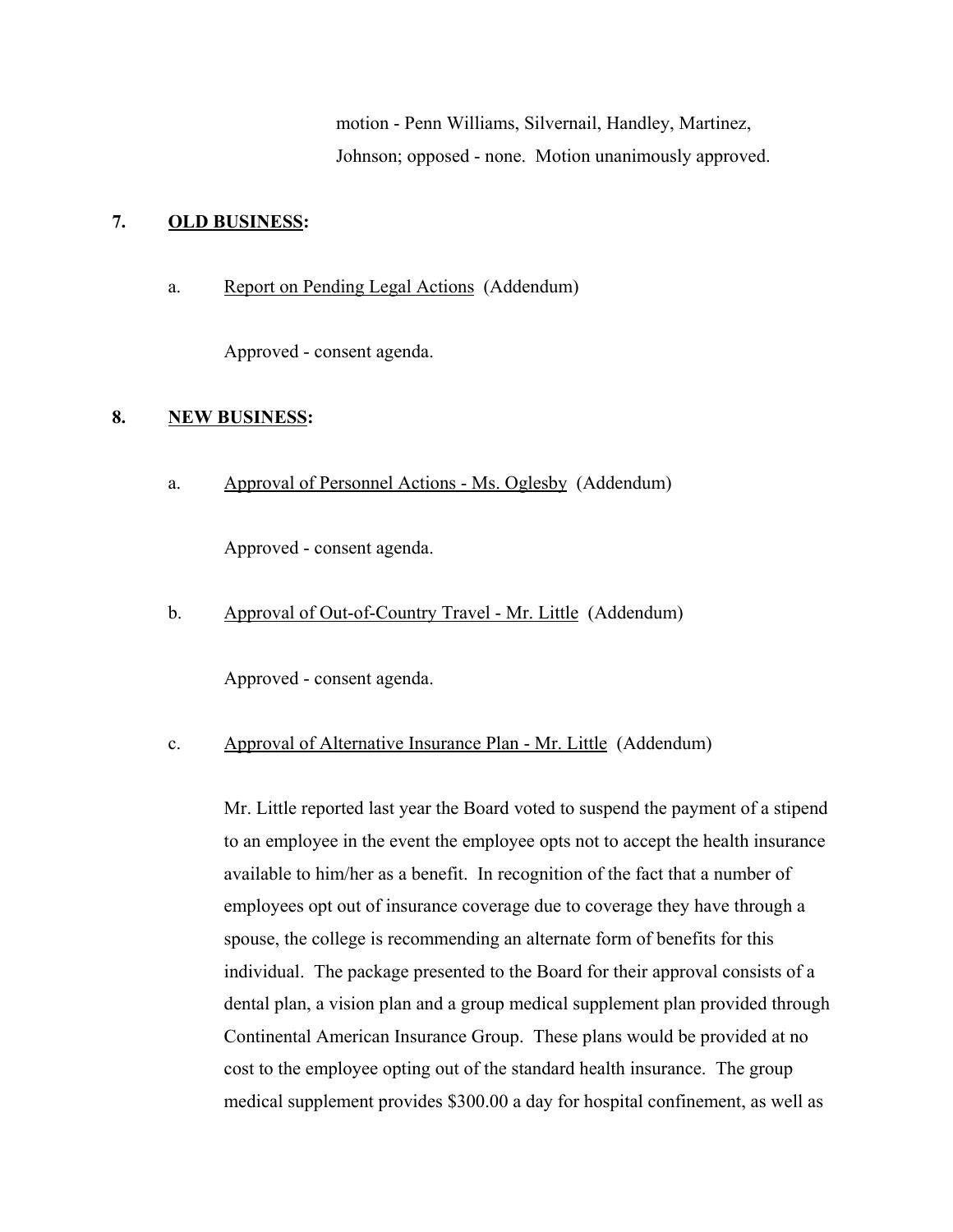various other benefits. Mr. Little stated this would provide a valuable benefit to those employees who do not need the standard health insurance. The recommendations for insurance came through Gallagher Bassett through the college administration. Due to the time constraints, it was not presented to the Insurance Committee prior to bringing it to the Board; however, it was the opinion of administration that it is a good plan. Mr. Little reported the Insurance Consortium offers a similar plan. Dr. Gamble recommended approval of the approval of the alternative insurance package with Continental American Insurance Group.

> Mrs. Silvernail moved approval of the alternate insurance package with Continental American Insurance Group as presented. Dr. Penn Williams seconded the motion. All those voting in favor of the motion - Silvernail, Penn Williams, Martinez, Handley, Johnson; opposed - none. Motion unanimously approved.

### d. Approval of Statement on Governance - Dr. Gamble (Addendum)

Dr. Gamble discussed the governance revision process taking place in the State of Florida. A number of entities are intending to bring their viewpoints before the special task force slated to design the implementation of the new statewide governance program for Florida as it related to education. The Council of Presidents has been working on a statement for several months and has refined the statement through several versions. This document has been approved by the Council of Presidents and has been taken to the trustees at the annual FACC annual conference and approved by the trustees in attendance at that session. It was requested that the document be taken to each of the Board of Trustees of the 28 state community colleges for formal approval so that as the document is presented to the task force it will come with hopefully the approval and recommendation of all of the Boards of Trustees in Florida. Dr. Gamble reported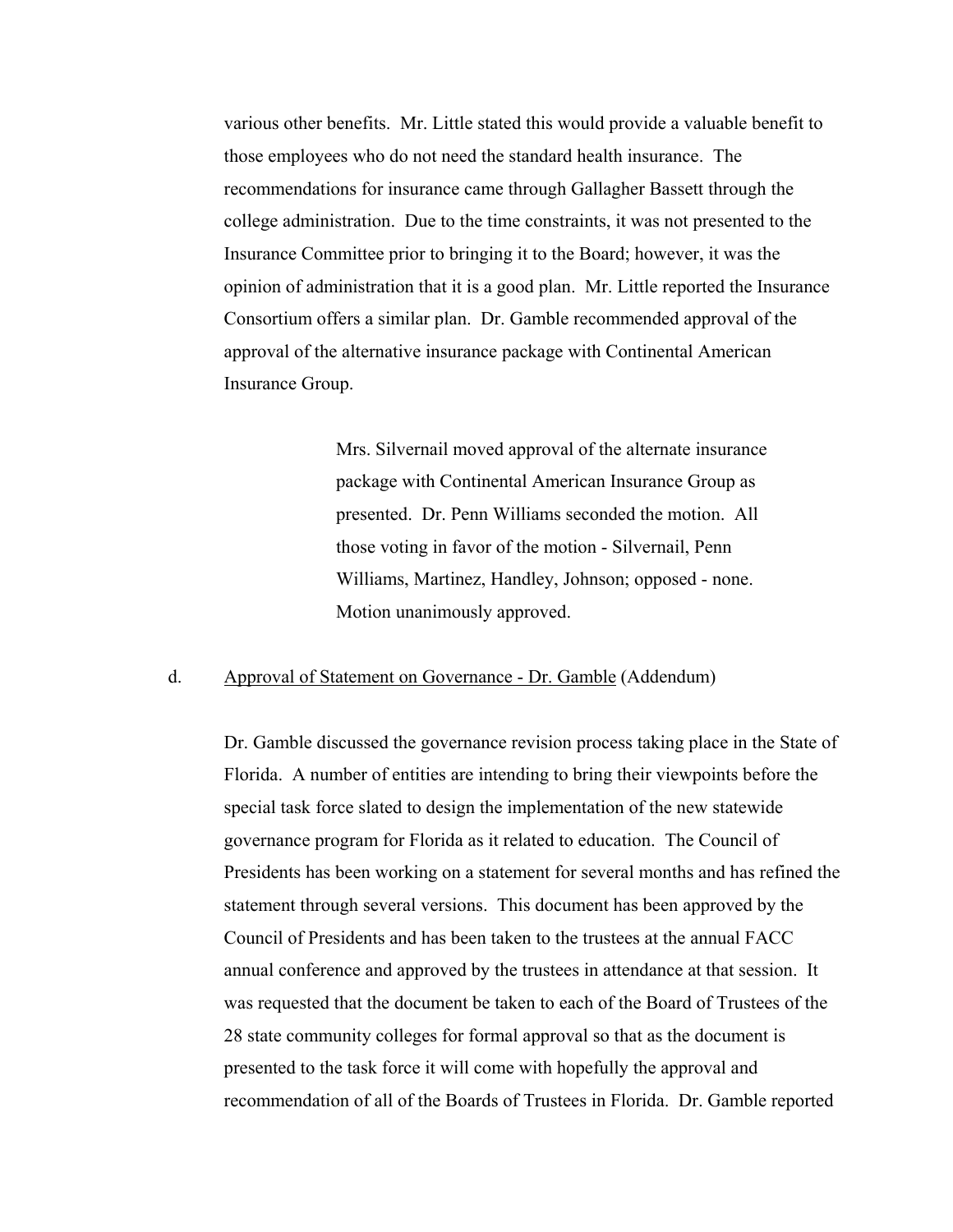a copy of the statement and an abstract have been provided to the Board. He reported the Council of Presidents, Trustees' Commission, and the Florida Association of Community Colleges strongly believe that the responsibility for appointing, evaluating, compensating, retaining, or removing a community college president must continue to reside with each local community college district board of trustees with no further approval required from the state-level. Dr. Gamble requested that the Board consider the statement for approval on behalf of the Council of Presidents, the Community College System, and the Trustees' Commission and the Florida Association of Community Colleges. Dr. Gamble recommended approval of the statewide community college system position on the new consolidated Board of Education Governance System.

> Mrs. Martinez moved approval of the Florida Community College System position on the new consolidated Board of Education Governance System. Mr. Handley seconded the motion. All those voting in favor of the motion - Martinez, Handley, Penn Williams, Silvernail, Johnson; opposed none. Motion unanimously approved.

## **9. FINANCIAL ACTIONS:**

a. Monthly Budget Status Report - Mr. Cherry (Addendum)

Approved - consent agenda.

# b. Approval of Investment Policies for Direct Support Organizations - Mr. Cherry (Addendum)

Mr. Mark Cherry, Associate Vice President, Collegewide Accounting, reported at a meeting of the Direct Support Organization Task Group it was recommended to have investment policies for the DSO's approved by the Board of Trustees. The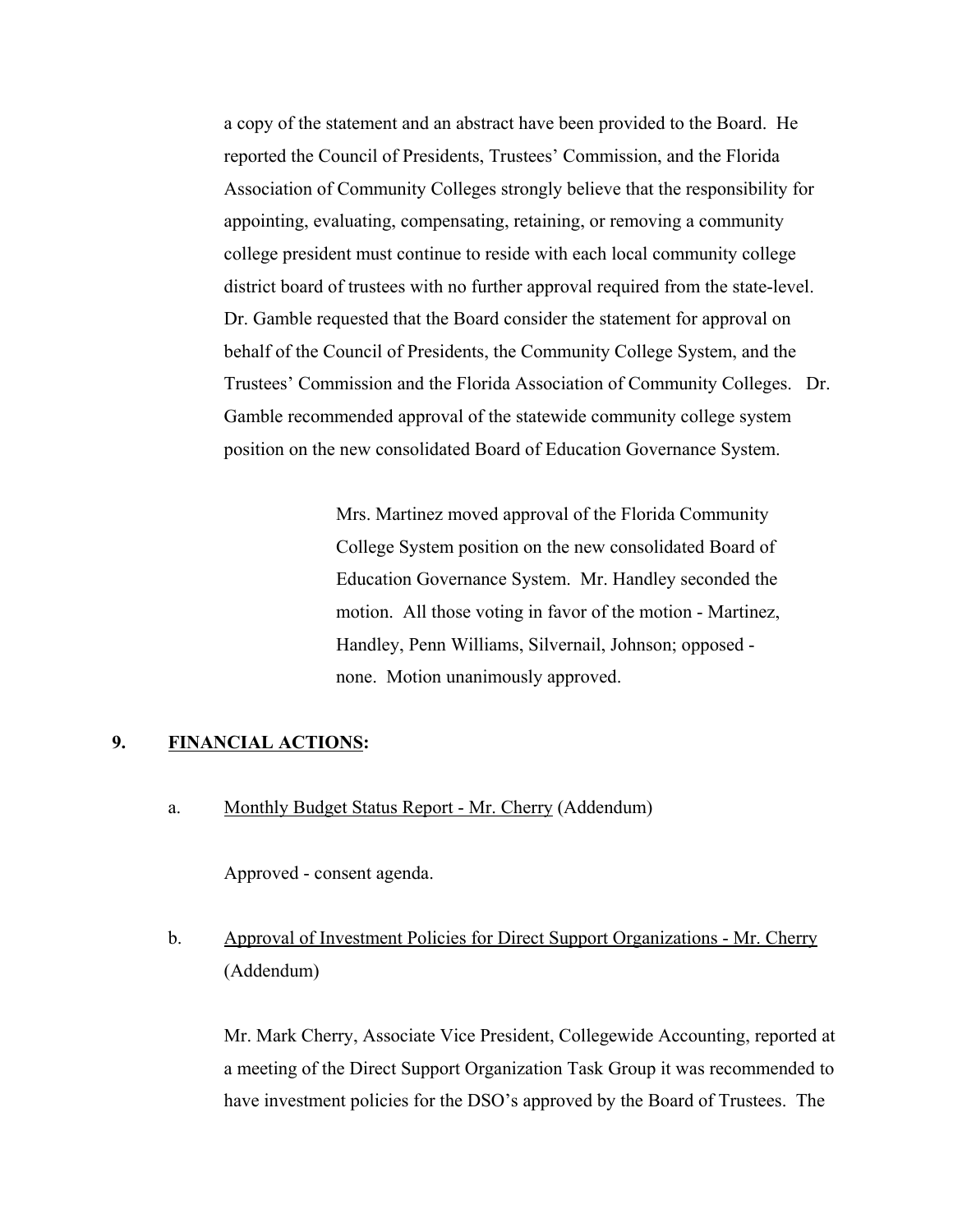investment policy information is being provided to the Board for their approval. Mr. Cherry answered questions presented by the Board members. He indicated there were some blank pages in the report; however, he provided the information verbally to the Board and indicated the report would be updated to include this information. Mrs. Martinez asked that information provided to the Board be dated. Dr. Penn Williams, who served on the DSO Task Group, reported the group meets quarterly and an updated summary will prepared at a future meeting. Dr. Gamble moved approval of the DSO Task Group Investment Policies for the BCC Foundation, Inc. and the King Center for the Performing Arts, Inc.

> Mrs. Martinez moved approval of the DSO Investment Policies with the recommended changes. Dr. Penn Williams seconded the motion. All those voting in favor of the motion - Martinez, Penn Williams, Handley, Silvernail, Johnson; opposed - none. Motion unanimously approved.

### c. Disposition of Surplus Property - Mr. Little

Approved - consent agenda.

### **10. REPORT OF THE DISTRICT PRESIDENT:**

#### a. Report by Mr. Johnny Perkins

Dr. Gamble asked Mr. Johnny Perkins, Director of the Criminal Justice Center, the role of the college in placement of criminal justice graduates. Mr. Perkins reported the role of police testing is to perform a sufficient background required by the state prior to entering any corrections academy in the state and has no role, whatsoever, in the placement of the graduate. The police academy's role is to deliver the state approved curriculum and prepare the student for the state certification examination. Upon completion of the academy and after receiving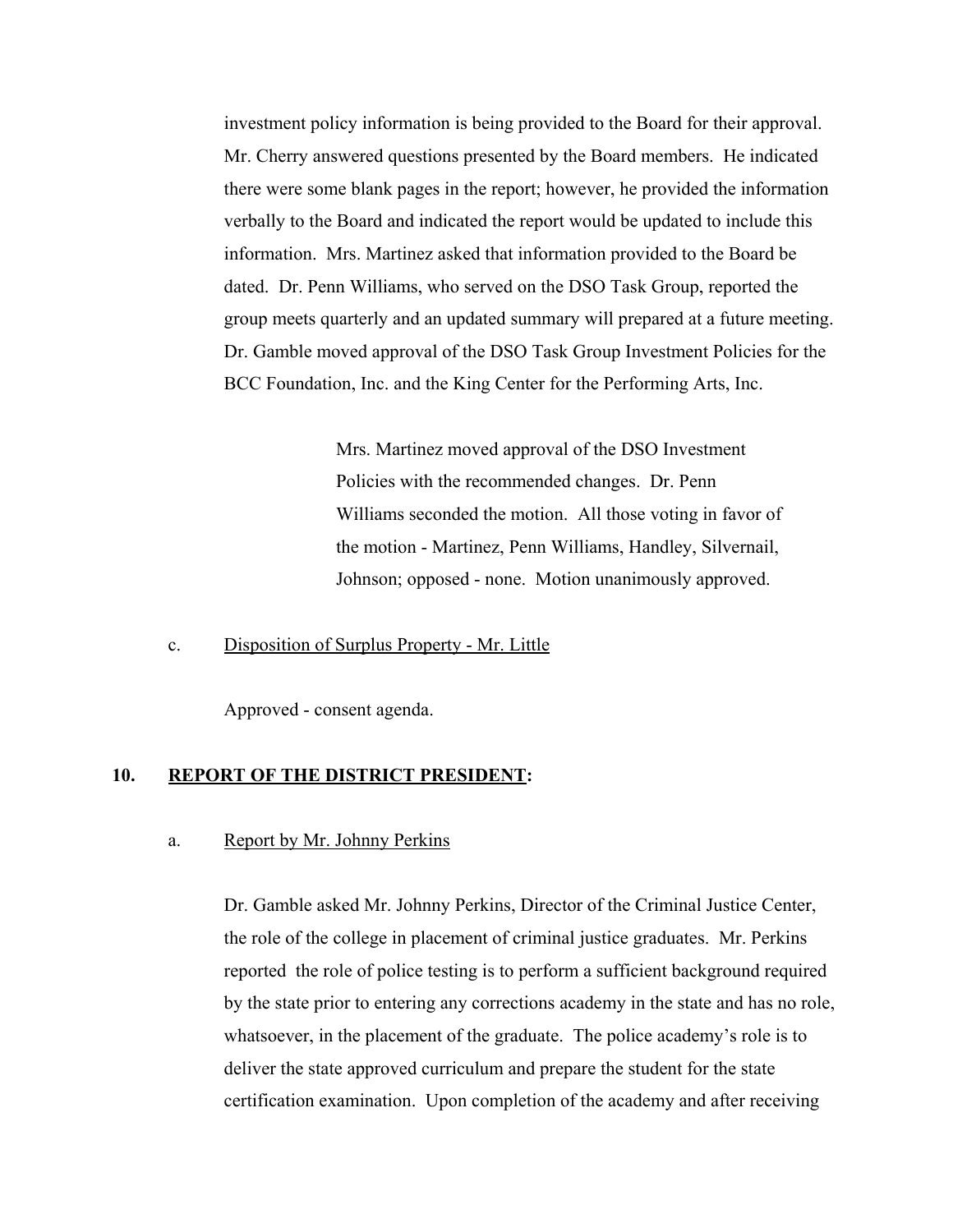certification, the student is eligible for hire in the State of Florida. Mr. Perkins reported hiring is a lengthy process as state agencies perform an extensive check in order to ensure that quality individuals are hired for vacant positions and normally the process takes 9-12 months. Mr. Perkins confirmed Dr. Gamble's statement that the college and/or the testing process does not result in individual recommendations of any of the candidates. Dr. Penn Williams asked if Mr. Perkins keeps a running total of the placements of the graduates and a record of minority placement. Mr. Perkins confirmed that the college does keep a record of this information. Dr. Gamble felt Mr. Lopez apparently misunderstood a statement made in regard to placement. Dr. Gamble reported he would correspond quickly with Mr. Lopez to provide him with accurate information.

Dr. Gamble stated Mr. Lopez had asked for a free half-hour commercial for the United Third Bridge. The college does not do general commercials. There was no mention of marketing scholarships; it was strictly for marketing the Puerto Rican ceremony. Mr. Lopez was told the college would be willing to do a standard 30 second commercial, which would be run on WBCC. Dr. Gamble reported he would provide the information to Mr. Lopez.

Dr. Gamble reported on the matter of Mr. Lopez obtaining information pertaining to the Foundation scholarships, the United Third Bridge has made a number of contributions of small money amounts, none of which have produced sufficient funds to generate a corpus for scholarships. They have been encouraged several times to combine their multiple funds into a single fund, which could then generate some scholarship money. However, the United Third Bridge has been unwilling to do this. Dr. Gamble reported information will be provided to the United Third Bridge regarding their scholarship accounts.

### b. Personnel Matters

### (1) Executive Director for Aerospace Programs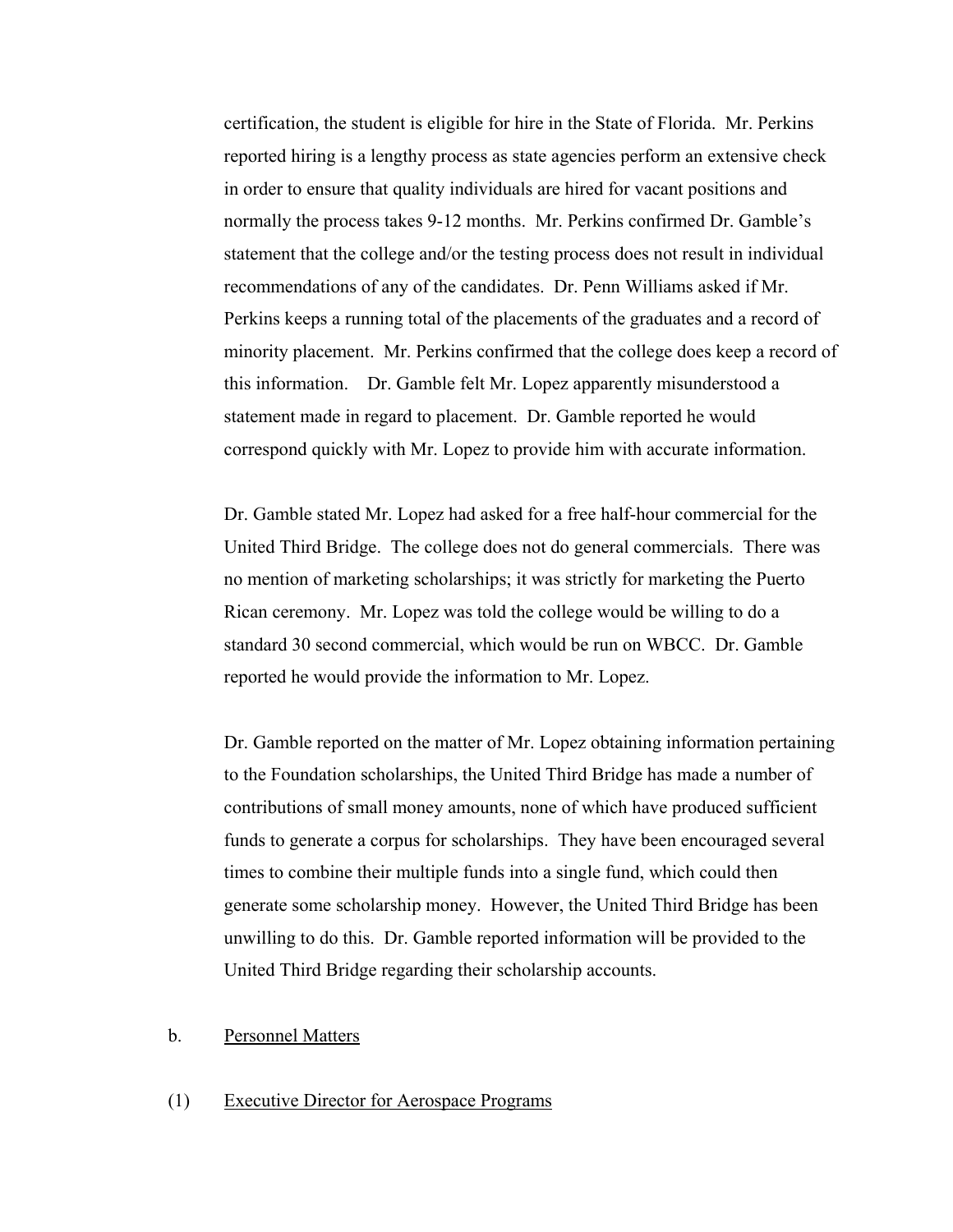Dr. Gamble reported Dr. Koller has been asked to assume a new role in the college as Executive Director for Aerospace Programs. This is being done largely because of the immediate demand which has come to the college in light of the aerospace industry of needing immediate attention of a much more substantial nature that the college has been able to provide. Dr. Koller will essentially be a coequal with Dr. Denison and they will work closely together in that the aerospace arena is serving the needs of industry. Dr. Koller will also be administering programs that are offered at the Kennedy Space Center, Cape Canaveral Air Force Station and NOTU facilities. Dr. Koller will report directly to Dr. Gamble in that capacity. His last day as Titusville Campus President will be December 15. Dr. Mary Nardo will be the Interim Titusville Campus President effective December 1 with an overlap during the transition. Dr. Gamble reported Mr. Walt Gilfilen will organize a nationwide search for the Titusville Campus President position. Mr. Johnson congratulated Dr. Koller for his promotion to this position.

### (2) Internal Auditor Position

Dr. Gamble reported he had provided a copy to the Board of the internal audit job description, a listing of other institutions which have internal auditors, and a listing of internal audit functions covered by other personnel. The college's financial audits have been extremely good the last two years and Mr. Al Little is available in the event there are any questions on the audits. Dr. Gamble reported a budget manager is in place who tracks the individual budgets by department in terms of how well the department's are staying within their budgets and aberrations are tracked through the purchasing mechanisms. Dr. Gamble reported extensive auditing is a constant at Brevard Community College by the state auditors who review the finances and processes, including the grants, financial aid monies, federal and state funds, and their appropriate application. For each of the direct support organizations, the college is required by law to hire an independent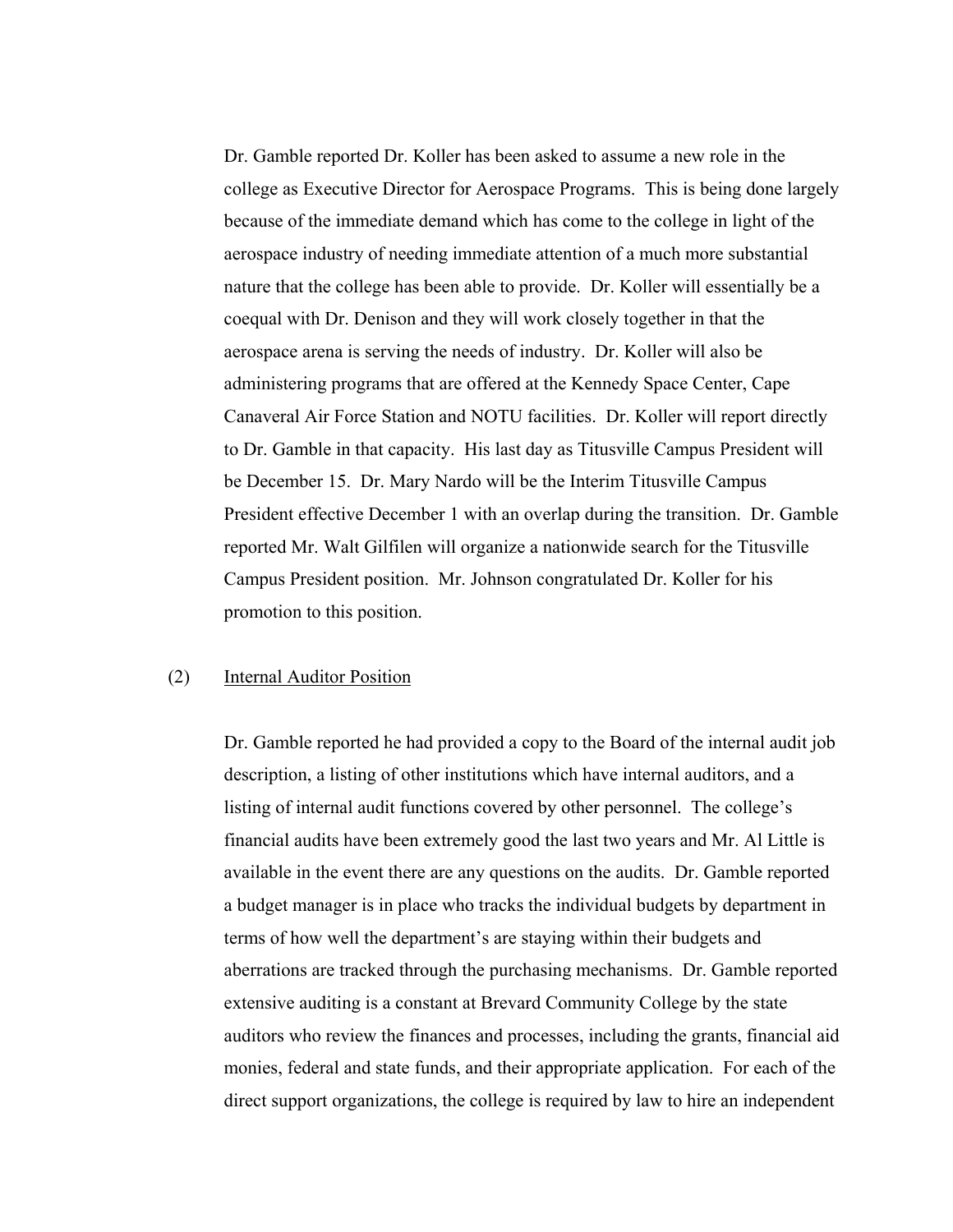auditing firm to ensure that dsos are in compliance. Dr. Gamble stated he felt there are sufficient internal mechanisms currently in place with the positions which have been established to maintain safeguards. He reviewed the internal college positions and areas of responsibility. Currently, Brevard Community College is one of six community colleges in the state having an internal auditor. The college can hire an auditing firm to perform a specific audit in the event there appears to be an area which requires auditing.

Dr. Gamble asked Mr. Little if the internal audit position has had an effect on the college's audits. He stated in the past he has been a state auditor and an internal auditor and understands the functions very well. Mr. Little reported no assistance was received from the internal audit position in regard to functions in the functions of his area. He added that an internal auditing function can be helpful under certain conditions; however, the state performs a number of extensive audits at the college. Therefore, Mr. Little felt an internal auditing position was unnecessary.

Dr. Gamble reported the campus presidents are held to a high expectation of their role in terms of adhering to Board policy and institutional policy. In addition, his district staff members act in an internal auditing capacity. Dr. Penn Williams asked the procedure to have an outside audit conducted at the college. Mr. Matheny reviewed procedures to conduct an outside audit and said this could be requested by the Board as a whole. Mr. Handley said if the Board of Trustees felt there was a need, they would vote to have an audit conducted by an outside agency.

**The Board discussed the philosophy of having an internal audit position and whether or not the current position has been useful to the college and the Board.**

The job responsibilities of a Director of Internal Audit were discussed. Mrs. The job responsibilities of a Director of Internal Audit were discussed. Mrs.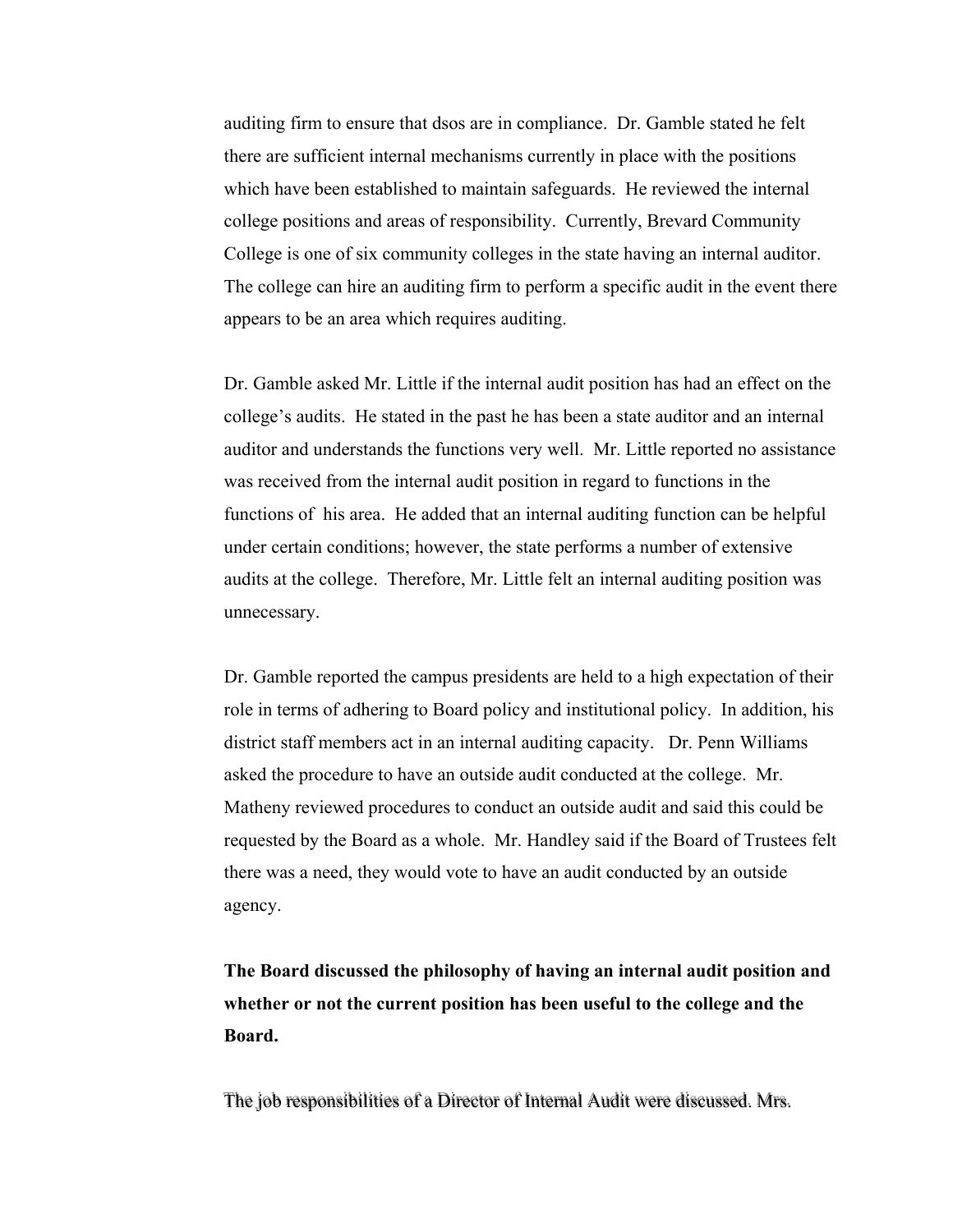Silvernail discussed that the primary issue is that regardless of performance, does the college want an internal auditor and if there is an internal auditor, this individual should do what is asked of them. Secondly, if an internal auditor is maintained, it should be insured that the performance is there. Dr. Penn Williams maintained, it should be insured that the performance is there. Dr. Penn Williams felt the Director of Internal Audit has performed well. Mr. Handley felt if the college does not require an internal auditor, then the position should be terminated. Mr. Johnson said if an internal audit is deemed necessary the Board would vote as one body and then bring an outside firm to conduct the audit. Dr. Penn Williams said she felt the internal auditor held a lot of history, which is of benefit to the Board. Mr. Johnson indicated this situation has been investigated and outside auditors provided the information. Dr. Penn Williams wanted an opportunity to communicate with the colleges having internal auditors for a comparative analysis. Mrs. Silvernail asked if there would be a liability issue pertaining to the elimination of the position. Mr. Matheny reported there are always issues; however, it is within the prerogative of the Board to create or eliminate positions as long as it is not arbitrary, capricious or malicious. Ms. Oglesby indicated that she felt there was no particular liability in this situation. Dr. Gamble reported he is asking for the decision at this time as he wants to provide maximum time to the individual.

> Mr. Handley moved approval of the elimination of the position of Director of Internal Audit effective July 2, 2001. Mrs. Martinez seconded the motion.

Further discussion ensued regarding the necessity of a internal audit position.

Dr. Penn Williams moved to table the decision to eliminate the position of Director of Internal Audit. Motion died for lack of a second.

All those voting in favor of the original motion - Handley, Martinez, Silvernail, Johnson;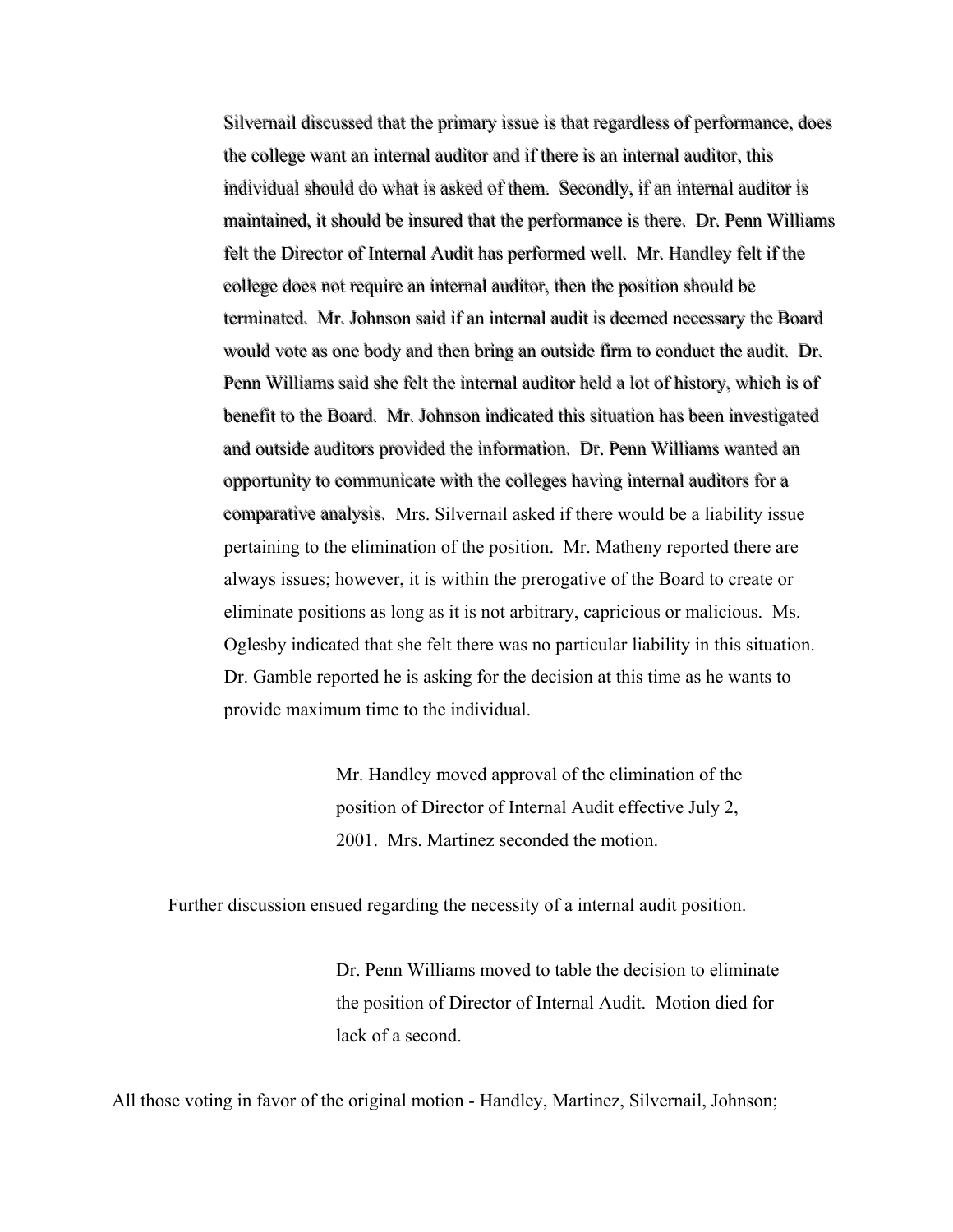### opposed - Penn Williams. Motion approved 4-1.

### (3) Legislative Assistant

Dr. Gamble requested Board advice on whether the college wants a legislative assistant. He provided information to the Board on Florida community colleges who have legislative assistants. According to state statutes the college can only hire a legislative assistant full-time. Mr. Johnson asked that this subject be brought up again at the December meeting. Dr. Penn Williams said she would like to see the college pursue a full-time legislative assistant position. Dr. Gamble felt if the Board indicated they wished to pursue having a full-time legislative assistant, the first effort would be to draft a job description to be shared with the Board for input. Secondly, even though the position would technically report to the District President, he would want the Board to interview the final candidates. Mrs. Silvernail indicated she was not yet ready to make a decision and would like to obtain information from other colleges specifically on what benefit they received from these individuals. Mr. Handley questioned the need for a legislative assistant at the college as the State Board of Community Colleges has full-time lobbyists who should be lobbying for the community college system and he is not sure that Brevard Community College needs a full-time lobbyist. Dr. Gamble reported a decision on the new governance will be made this year and will probably be made in February 2001. He reported the feedback from the leadership in the House and the Senate is that it is their intent to pass the legislation this year on the implementation of the new governance. The feeling is if the college had a legislative assistant that it might benefit the college, not only in terms of the local delegation, but in terms of the leadership in the House and Senate. Mr. Handley indicated having a legislator from BCC will greatly assist in this purpose. Mrs. Martinez expressed an interest in obtaining the point of views of the Board members with the colleges who have legislative assistants. Mr. Matheny reported the general counsel to the community colleges could also be contacted to provide information. Mr. Handley felt the college should look at the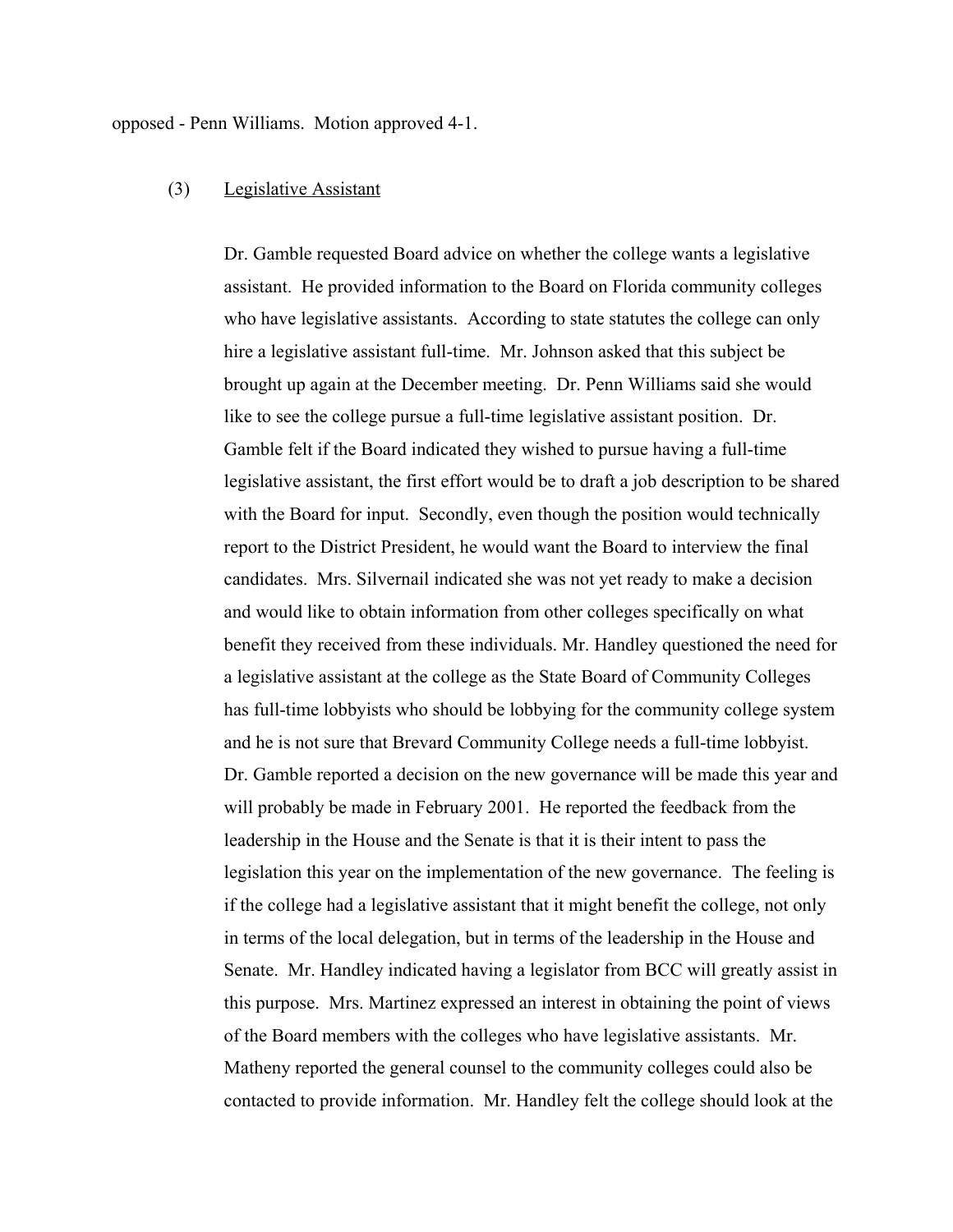long-range benefit of having a legislative assistant position to insure the position is needed. After further discussion a motion by Dr. Penn Williams.

> Dr. Penn Williams moved to table the subject of the college hiring a legislative assistant until the December Board meeting. Mrs. Martinez seconded the motion. All those voting in favor of the motion - Penn Williams, Martinez, Silvernail, Handley, Johnson; opposed - none. Motion unanimously approved.

### c. Board Meeting Schedule

Dr. Gamble reported due to Palm Bay road construction, the Board meetings will be rotated among the Cocoa, Melbourne and Titusville campuses until the construction is resolved. The next Board meeting will be held on December 18 at 4:00 p.m. in the Board Room, Administration Building, Cocoa Campus. A marketing workshop will be held prior to the Board meeting at 3:00 p.m.

#### d. Legislative Luncheon

Dr. Gamble reported the legislative luncheon is scheduled for Wednesday, December 13 at 12:00 p.m. in the Community Dining Room, Cocoa Campus.

### e. Midwest Research Institute - Palm Bay

Dr. Gamble reported the latest news on Midwest Research Institute (MRI) is a firm offer will be presented at the December Board of Trustees meeting. If the offer does not come forward, the Board may wish to discuss the issue. Dr. Gamble reported once the offer is received, the marketing workshop could be replaced by a workshop on the MRI proposal.